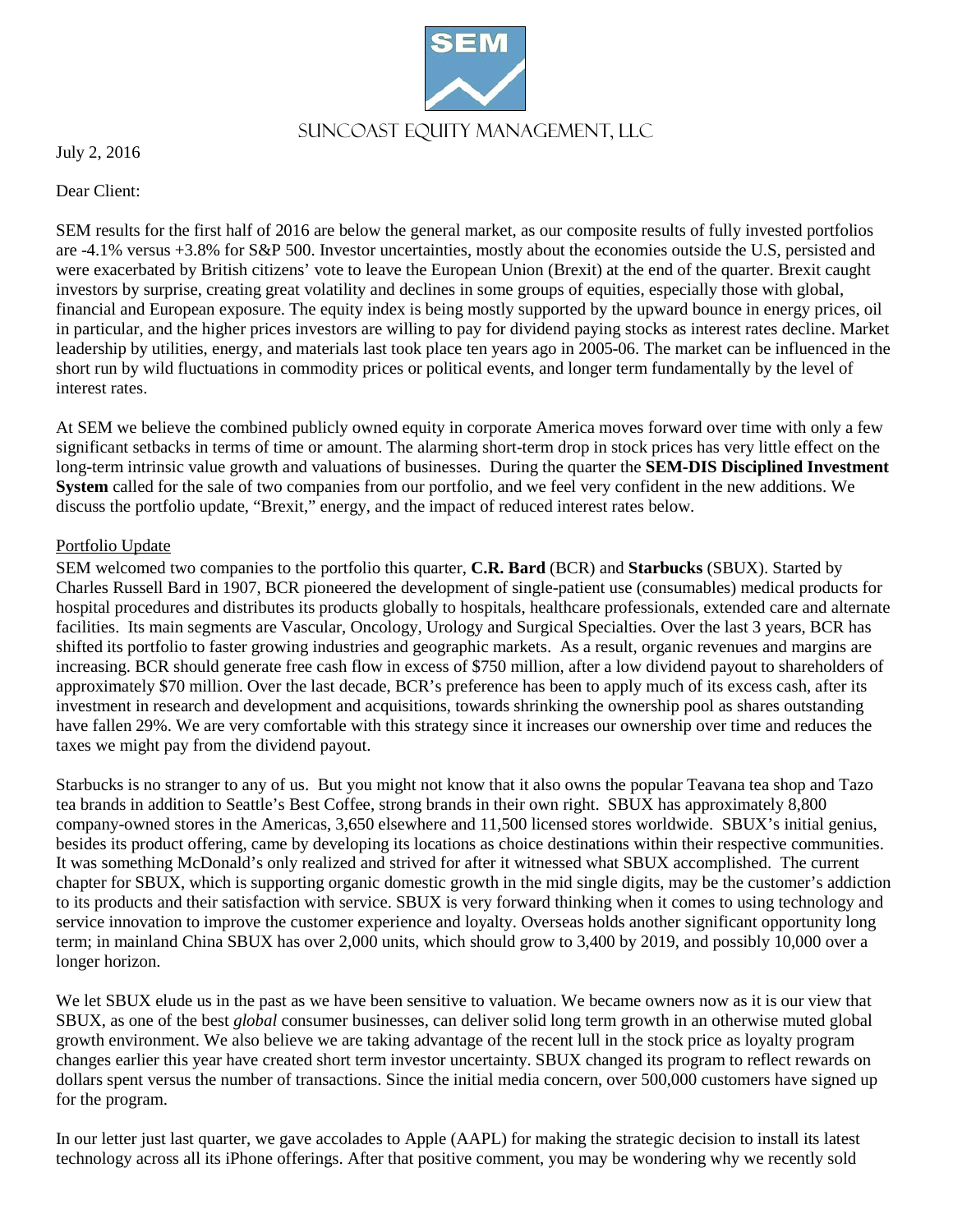AAPL from the portfolio. In mid April AAPL reported soft business results in China and at roughly the same time the Chinese government announced that they shut down AAPL's online iBooks and iTunes movie services offering. China was on its way to becoming AAPL's most important market growing to 25%+ of revenues from 12% in 2011. However, the recent overtones by the Chinese government make it a much more challenging and uncertain business environment. In fact another hurdle arose for AAPL in Beijing after we sold it. In mid June, a little known startup Shenzhen Baili won an injunction, albeit it was stayed pending appeal, against AAPL's latest phones on a claimed patent violation. China is very protective of its local technology industry and AAPL had largely escaped most of the scrutiny up to this point. While it is possible that demand could recover with its next generation phones, these recent regulatory restrictions, permanent or temporary, can impact the Chinese consumer's decision and may make the iPhone a less desirable device. The value of AAPL's ecosystem is dependent on keeping users engaged in its own apps and services.

In terms of **SEM-DIS**, AAPL's issues and these business data points weakened the *Margin of Safety (MOS)*. MOS is an important element in investing first phrased by Benjamin Graham. Most investment managers that have embraced the intellectual village of Benjamin Graham and Warren Buffett, associate MOS with the gap between price and value, or on an entirely quantitative basis; the lower the price in relation to value, the greater the safety. While SEM acknowledges and shares this view, we have extended the Margin of Safety to the qualitative side of the analysis. On the qualitative side, MOS is the judged clarity of the particular business economic moat and advantages. If the environment shifts or business developments occur that may signal structural uncertainty or a negative direction, then margins of safety have been compromised. That is why the SEM-DIS called for the sale of AAPL, in spite of the potentially perceived wide gap between AAPL's price to value. Qualitative Margin of Safety out trumps quantitative Margin of Safety for SEM.

We sold our position in Abbott (ABT) shortly after it announced its intention to purchase St. Jude Medical (STJ). Although St. Jude's businesses seemed to be gaining a bit of momentum the last two years and it was on our close watch list, our opinion is that ABT essentially may get caught dating too many girls at the same time. In February, ABT announced its intention to buy Alere, a point of care diagnostic company, but wanted out of that transaction when it announced the intention to buy STJ. Alere does not want to let ABT out and if both of these large businesses get merged into ABT, it may be too much to handle. It also signaled to us the possibility that the STJ transaction was to save ABT's chances of being relevant in the medical device business, when we were thinking it was going to exit this business knowing it had a weak hand at present. If ABT buys both companies, the materially higher debt load may be a bit of a strain and we prefer companies with strong balance sheets. We applied the proceeds of our sale from ABT to our purchase of CR Bard discussed above.

## Déjà vu? With One Exception

The year so far looks a lot like ten years ago for SEM; the one difference at the end of the quarter was the UK's vote to leave the European Union, termed "Brexit." The only thing markets hate worse than uncertainty is surprise. Fears from Brexit's surprise pushed down stock prices in general, and specifically any company with a strong European footprint or exposure to the financial industry. Immediately following the vote, a few of our portfolio holdings suffered price declines more in line with the double digit declines of the European market. **Priceline** (PCLN)**,** with its booking.com origins in Europe, has approximately 15% of total bookings from the UK. While forecasting the exact economic impact is not possible, as a comparison PCLN and travel bookings in general remained resilient between 2011 and 2013 when sovereign debt and financial unity uncertainty existed in the Eurozone and drove down GDP growth. **Accenture** and **Cognizant Technology** also were hit as these companies provide technology consulting and outsourcing services in which 20% and 40% of their businesses serve the financial industry. While some projects could get delayed, we believe the early innings of digital and the global shift to cloud computing keeps the long term growth outlook for these two well intact. We believe the price declines for these holdings and a few others in particular were overdone.

The S&P 500 is up 3.8%, gaining nearly all its strength from four of the of ten industry sectors, including telcos at +21.8%, utilities at +21.2%, energy +13.1% and materials +6.7%. SEM is underperforming the general market index in 2016 for nearly the same reason we did in the two consecutive years of 2005-06 when energy, materials and utilities led the market. These industry groups do not qualify as long term wealth builders under **SEM-DIS**. We are not concerned about our current underperformance and we will not chase those industry groups. We also can't predict how long their lead will last.

**SEM-DIS**'s past, and with near certainty its future, will exclude energy companies from consideration due to the commodity related nature and the historically heavy capital expenditure components of the industry. The **SEM-DIS** favors businesses that generate consistent earnings growth and that earn above average returns on capital for long periods.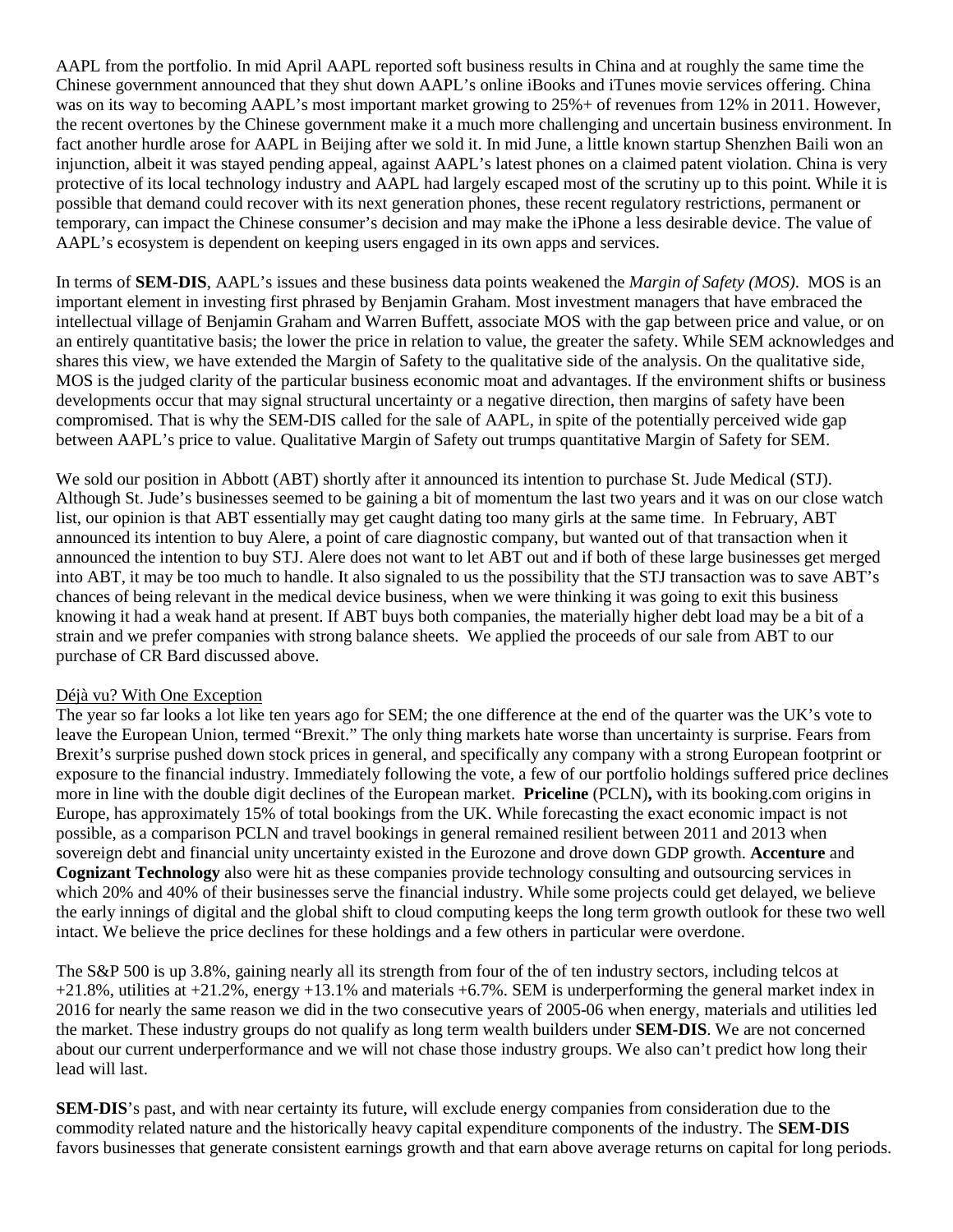Energy companies have never achieved either, as both earnings and returns on capital fluctuate wildly and can go deeply negative as they have recently. Energy and materials related businesses are a slave to the market price of their product, which they have no control or influence. In stark contrast, companies we own set the price of their product such as **Disney** on park admission or **Honeywell** with its aerospace or turbocharger products. For as long as we can see and has been in the past, the wide swings of commodity prices such as oil, can have a dramatic short term impact on the industry's stock prices.

Concerns about the global economy have driven yields down to record low levels. Yields are negative in some areas of Europe and Japan, guaranteeing you will get less back than you invested. This flight to safety, as it is referred to, has also occurred in the U.S., driving up the prices of bonds (lowering yields) and nearly any equity paying a dividend, especially utilities. Today the ten year U.S. treasury is yielding 1.5%, and will lose against inflation if the Federal Reserve achieves its 2% inflation range. A year ago the ten year yielded 2.3% and ten years ago you could earn just over 5%. Good quality corporate bonds have also seen yields come down and prices go up, with a maturity of 20 years or more, corporates are at 3.25% today versus one year ago at 4.25% and ten years ago at 6%.

As interest rates have dropped, we have seen a meaningful rise in common stocks whose dividend payouts and yield rival bond yields, even if the companies are posting flat to down earnings growth. McDonalds's (MCD) is a great example of this as its stock price is up nearly 30% in three years in spite of the decline in net income. In 2013 MCD earned approximately \$5.6 billion and in 2016 expectations are in a range of \$4.9 billion, or \$700 million less. So why has MCD common stock increased? Because as interest rates have dropped investors have scrambled for income and yield. MCD's dividend yield is currently 2.9% down from 3.7% last year but still well above its bond at 2.3%. The company has raised the dividend by 15% since 2013 in spite of the decline in net income. Of course you can't have this scenario continue forever, rising dividends and earning less income. Dividend paying companies, telcos and utilities especially, have been in in very high demand and may be rich in price.

Without getting too deep into MCD's fundamentals, suffice it to say it is a stock that has been in high demand recently and may continue to be with rates at such low levels. Interestingly, investors are willing to pay as much for McDonald's common stock because of its higher dividend payout, as they are for **Starbucks** even though SBUX has a much better outlook for growth. We would rather own the company with a much brighter intrinsic value growth outlook and sacrifice the partial earnings payout of MCD today.

## Enjoy the summer

The underlying message from "Brexit" loud and clear is concern about economic wellbeing and frustration with unproductive political leaders. We have a similar issue here as we head towards the uncertainties of the 2016 election. Brexit is much more of a political than economic event. The UK represents 3-3.5% of global gross domestic product and it accounts for only 4% of US exports. It has also been reported that the "Brexit" process will take a few years to complete. Market volatility may continue to be great in the near term, but this too shall pass and the world will move on in a positive way.

We wish all our clients a safe and happy summer. We send our thoughts and prayers to the victims of the attacks in our nearby city of Orlando. We will always have a long term optimistic view of mankind, as well as the direction forward of improving the world and the underlying economic circumstances of all its citizens. As much as technology has increased the influence and capability of bad acts around the world, we are hoping big data can help us better manage these risks, rather than a call to arms by all its citizens.

We have the highest confidence that the long term direction of stocks is upward as innovation is alive and well. Our portfolio offers good overall value and most importantly is made up of companies we believe have strong fundamentals, durable advantages, solid balance sheets and free cash flow growth. The competitive instincts that drive human nature seek to make our world a better place to live, be healthy in and extend our life expectancy. We thank you for your continued confidence.

Sincerely,

*Don Amy* Donald R. Jowdy Amy Lord, CFA

President Senior Vice President